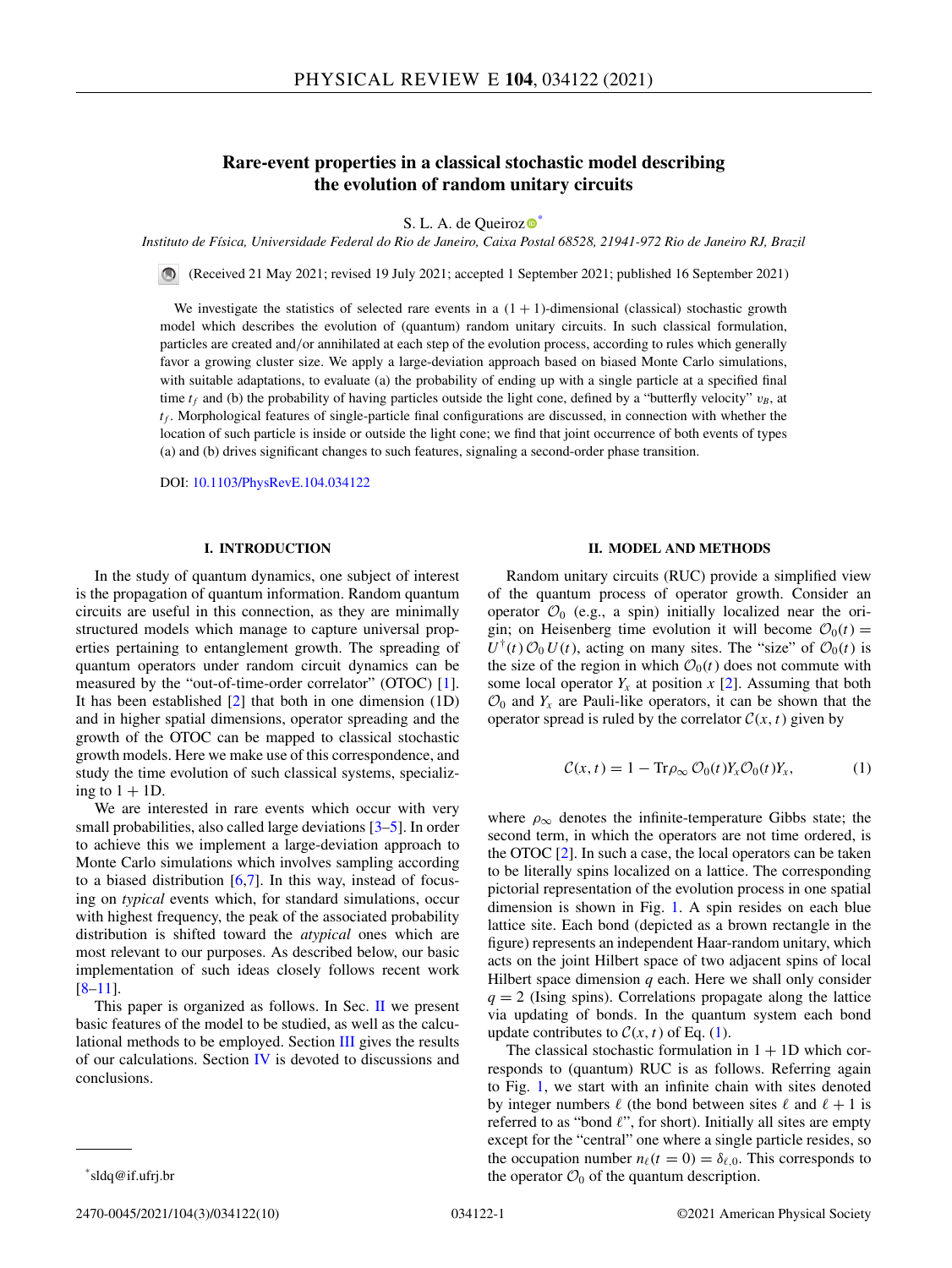<span id="page-1-0"></span>

FIG. 1. Lattices sites in blue. In the RUC problem spins reside on sites, and the brown rectangles represent independently Haar-random unitaries acting on the Hilbert space of two adjacent spins. In the classical growth model the rectangles denote bonds between adjacent lattice sites; the latter's occupation numbers evolve in time. At each *t* the corresponding bonds are updated. The staggered placement of rectangles corresponds, in the classical model, to the rule that alternating halves of the lattice are sequentially updated according to Eq. (2) (adapted from Fig. 1 of Ref. [\[2\]](#page-8-0)).

The time evolution of this system proceeds via the update of bonds. This means changing the occupation numbers  ${n_\ell, n_{\ell+1}}$  of the sites connected to bond  $\ell$ .

An elementary step consists of a simultaneous update of, say, all even bonds  $2\ell$ ; the next step is then a simultaneous update of all odd bonds  $2\ell - 1$ . So all sites are examined once, and their occupations possibly changed, at each step. See Fig. 1.

The update rules are as follows:

(R1)  ${n_\ell, n_{\ell+1}}(t+1) = {0, 0}$  if  ${n_\ell, n_{\ell+1}}(t) = {0, 0}$ . (R2) if  $\{n_\ell, n_{\ell+1}\}(t)$  is any of  $\{1, 0\}$ ,  $\{0, 1\}$ , or  $\{1, 1\}$ , then

$$
\{n_{\ell}, n_{\ell+1}\}(t+1) = \begin{cases} \{1, 0\} & \text{with probability } p \\ \{0, 1\} & \text{with probability } p \\ \{1, 1\} & \text{with probability } 1 - 2p \end{cases}
$$
 (2)

where  $p = 1/(q^2 + 1)$  [\[2\]](#page-8-0). Here, for Ising spins,  $p = 1/5$ . In this case, one may pictorially view the occupation numbers of the classical formulation as akin to the individual spin states of its quantum counterpart. Although particle annihilation is possible, the above rules favor a cluster growing in size with time.

The ensemble-averaged, time-dependent, length of the cluster, which corresponds to the "size" of the OTOC, grows linearly in time with a "butterfly" speed  $v_B$ . In  $1 + 1D$  the exact results of Ref. [\[2\]](#page-8-0) show that

$$
v_B = \frac{q^2 - 1}{q^2 + 1},\tag{3}
$$

so  $v_B = 3/5$  in the Ising case.  $v_B$  gives the opening of the light cone associated with the average operator spread.

Here we investigate the statistics of two species of atypical events occurring in the evolution process described above.

(a) The probability of ending up with a *single* particle at a "final" .time  $t_f$ .

(b) The probability and morphology of "superluminar" configurations, that is, ones which extend beyond the light cone boundaries defined by  $x = \pm v_B t$ .

The physical motivation for the study of the above quantities can be understood as follows. First, given the update rules spelt in Eq. (2), and with  $p = 1/5$ , the minimal final value  $N_f \equiv N(t_f) = 1$  will only be achieved through some very particular set of concurring, entropy-reducing, fluctuations occurring along the evolution process. Thus one would expect the intermediate shapes assumed by the cluster at *t* <  $t_f$  to reflect the cumulative contributions of such fluctuations. Conversely, realizations with larger  $N_f$  would presumably be free of effects of the sort. Second, given that  $v_B$  signals the speed of growth of the ensemble-averaged size of the cluster, excursions outside the light cone should result from the accumulation of rare cooperative effects of independent fluctuations. Again, the question arises of how the accrual of such effects leaves an imprint on the evolving cluster shapes. Through a quantitative investigation, here we attempt to draw connections between rare events of types (a) and (b), and the morphological characteristics exhibited in the evolution of the clusters associated with such events. In order to do so, we first consider the statistics of  $N_f = 1$  events in Sec. [III B;](#page-4-0) general features of superluminar configurations are given in Secs. [III C 1](#page-4-0) for  $N_f = 1$ , and Sec. [III C 2](#page-5-0) for  $N_f > 1$ . We are then in a position, in Sec. III C  $3$ , to look at the shape and size of clusters with  $N_f = 1$ , and check how those properties depend on whether the location of the single remaining particle is supra- or subluminar. A configuration with  $N_f = 1$ would correspond, in the quantum RUC model, to the Heisenberg evolution of an operator in such a way that it ends up having the same "size" with which it started (i.e., the length over which it spreads at the end is basically the same as the initial one, albeit that it may be shifted from the origin). Similarly, a superluminar configuration would correspond to a quantum evolution process in which the operator correlations spread over atypically long distances. Since both types of events in the quantum domain would exhibit such very specific features, one can expect them to be associated with other distinctive traits belonging exclusively to the quantum formulation.

We briefly describe our calculational methods as applied to case (a). With  $P_N(t)$  being the probability of having a configuration with *N* particles in total after *t* lattice updates, the rules given above allow for  $1 \le N(t) \le 2t$  with the most probable value  $N_{\text{mp}}(t) \approx t$ . While the region close to the peak of the distribution is well described, the low-probability tails are much less richly sampled, which tends to compromise the accuracy of evaluation of  $P_1(t_f)$  if  $t_f \gg 1$ .

Following Refs.  $[8-11]$ , we consider a sequence  $Y =$  $(y^{(0)}, y^{(1)}, \ldots, y^{(t_f)})$  of configurations (each consisting of a collection of occupation numbers  $\{n_{\ell}(t)\}\)$ , where the transitions  $y^{(t)} \rightarrow y^{(t+1)}$  follow the update rules; one always starts with  ${n_\ell(0)} = \delta_{\ell 0}$ . *Y* is called a *history*. The quantity of interest for a given history *Y* is  $N_f(Y) \equiv N(t_f)$ , obtained from the associated  $y^{(t_f)}$ . With standard sampling, each history occurs with its natural probability *R*(*Y* ).

In the large deviation Monte Carlo method, sample sequences are generated according to a biased distribution  $R_{\theta}(Y)$ , in which the probability is

$$
R_{\theta}(Y) = \frac{1}{Z(\theta)} R(Y) e^{-N_f(Y)/\theta},
$$
 (4)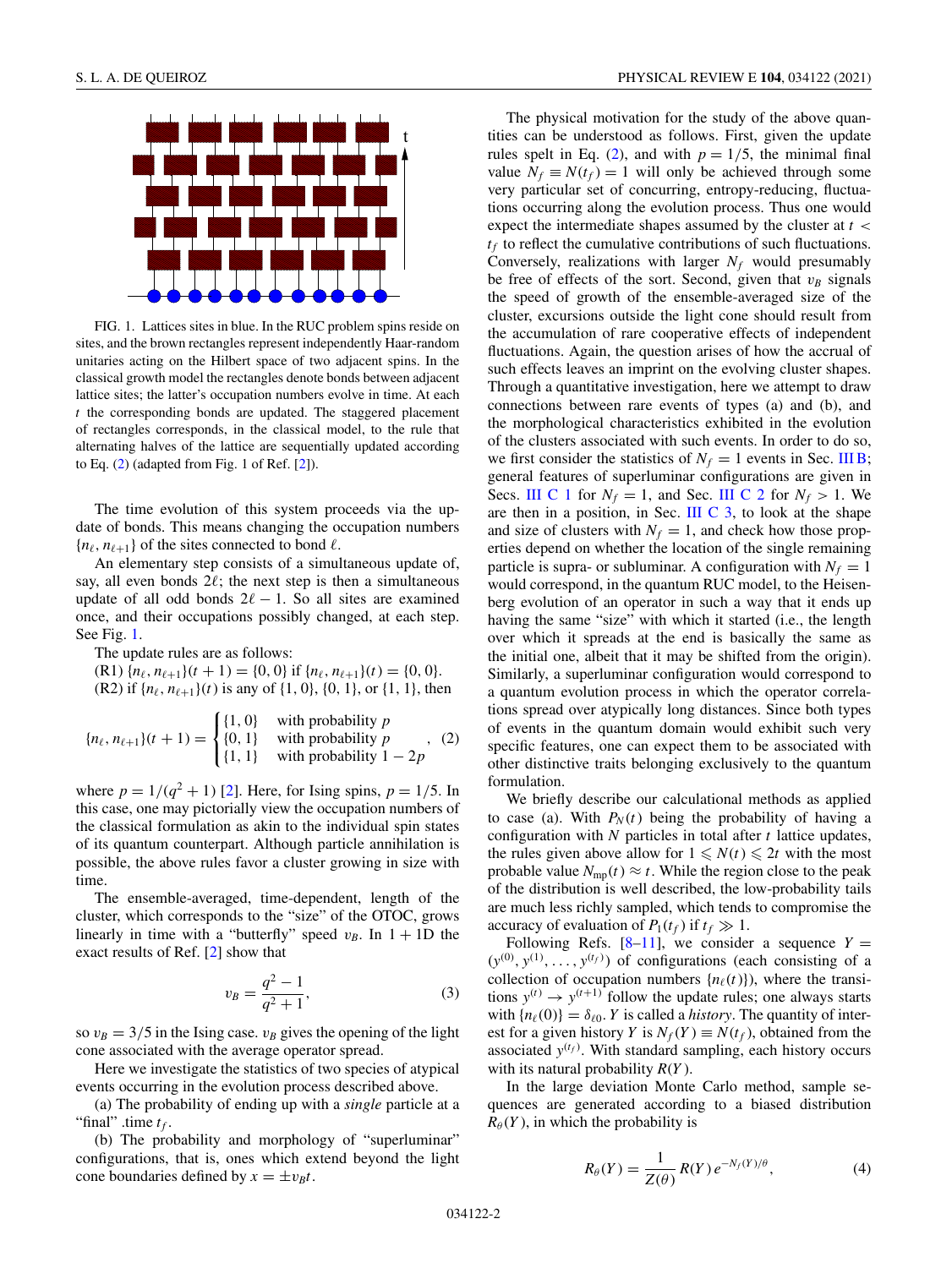<span id="page-2-0"></span>where  $\theta$  is a fictitious temperature and  $Z(\theta)$  is a normalization factor. For  $\theta > 0$  histories with smaller values of  $N_f(Y)$  will be favored; the peak of the biased distribution is thus shifted toward such configurations with low final density.

One can transform between the biased distribution  $P_{\theta}(N_f)$ and the unbiased one  $P(N_f)$  which is of ultimate interest by noting that [\[11\]](#page-9-0)

$$
P_{\theta}(N_f) = \sum_{Y} R_{\theta}(Y) \delta_{N_f(Y), N_f}
$$
  
= 
$$
\frac{e^{-N_f/\theta}}{Z(\theta)} \sum_{Y} R(Y) \delta_{N_f(Y), N_f} = \frac{e^{-N_f/\theta}}{Z(\theta)} P(N_f).
$$
 (5)

One generates the biased distributions  $P_{\theta}(N_F)$  according to a standard Metropolis-Hastings algorithm, through the analysis of a Markov chain of histories  ${Y(t_{MC})}$ , where the Monte Carlo times  $t_{MC} = 0, 1, 2, \ldots$ , denote successive updates  $Y(t_{MC}) \rightarrow Y(t_{MC} + 1)$ . For the update, one generates a trial history *Y*trial, which is accepted as the next element  $Y(t_{MC} + 1)$  of the Markov chain with the Boltzmann-like probability

$$
A(Y \to Y_{\text{trial}}) = \min(1, e^{-\{N_f(Y_{\text{trial}}) - N_f[Y(t_{\text{MC}})]\}/\theta}).
$$
 (6)

If  $Y_{trial}$  is not accepted, then  $Y(t_{MC} + 1) = Y(t_{MC})$ . Such transition rules indeed give probabilities as in Eq. [\(4\)](#page-1-0) and, as is well known, represent the Boltzmann-Gibbs equilibrium distribution for a system at temperature  $\theta$  [\[8\]](#page-9-0).

The lattice update rules of Eq. [\(2\)](#page-1-0) make use of (pseudo-)random numbers (RN), to decide which among the possible outcomes of the examination of each bond is chosen. In the large deviation approach, the systematics of generating trial configurations is as follows  $[8-11]$ .

(i) Instead of generating an RN each time one is needed, a collection of RNs is computed before running the actual simulation, i.e., prior to generating a history *Y* , and stored in a "list," or vector,  $\xi$  [\[11\]](#page-9-0). This list is then consulted in ascending order, say, each time an RN is required in the buildup of *Y* .

(ii) For a given  $t_{MC}$  with its associated  $\xi(t_{MC})$  and  $Y(t_{MC})$ , a trial vector  $\xi_{trial}$  is generated by randomly replacing a fraction *f* of the components of  $\xi$ ( $t_{MC}$ ) with freshly evaluated RNs; this is used in simulating a trial history  $Y_{\text{trial}}$ .

(iii) If the latter is accepted according to Eq.  $(6)$ , then one makes  $\xi(t_{MC} + 1) = \xi_{trial}$ . Otherwise a new  $\xi_{trial}$  is generated, starting again from  $\xi(t_{MC})$ , with the respective  $Y_{trial}$  being tested via Eq.  $(6)$ .

As a rule of thumb, it is customary to choose *f* in step (ii) above in such a way that approximately half the trial histories are accepted [\[11\]](#page-9-0).

In this way one probabilistically guides the path followed by the successive  $Y(t_{MC})$ , toward a region of configuration space where realizations of the evolution with the desired features are more frequent (relative to the unbiased case, which corresponds to  $\theta \to \infty$ ).

By choosing a number of suitable values of  $\theta$  one can generate a set of biased distributions, each of which is smooth for a specific range of the variable of interest, in such a way that pairs of said ranges overlap each other to some (not necessarily very broad) extent. One then uses Eq. (5), and its straightforward generalization for pairs of finite  $\theta$  values,



FIG. 2. The rate function  $\Phi(N(t_f))$  defined in Eq. (7) for several values of  $t_f$ . The distributions  $P(N(t_f))$  were evaluated with 10<sup>8</sup> samples each. In all cases biased distributions, generally with  $\theta = \pm 1$ and 2, were used additionally to the unbiased ones (see text).

to fit the respective  $Z(\theta)$  by requiring each pair of adjacent distributions to match one another within the corresponding overlap range [\[8,10,11\]](#page-9-0). Starting from the unbiased distribution restricted to the range where it is most accurate, one then fully reconstructs its full extent by joining smoothly shaped pieces.

We illustrate the methods just described by checking that the distributions studied here behave in line with the large deviation principle  $[3-5]$ . We do this by evaluating the sizedependent rate function [\[11,12\]](#page-9-0). It can be seen that the sizelike parameter in our problem is the final time  $t_f$  [\[2\]](#page-8-0). It follows from Eq.  $(2)$  that the maximum number of particles at time  $t_f$ equals  $2 t_f$ . So we take the density-like quantity  $N(t_f)/2 t_f$  as the scaled variable to be used when comparing the  $P(N(t_f))$ for different final times  $t_f$ . Accordingly, we define the rate function  $\Phi(N(t_f))$  as:

$$
\Phi(N(t_f)) = -\frac{1}{2t_f} \ln P(N(t_f)).
$$
\n(7)

According to the large-deviation principle the size dependence of the rate function should vanish as the system "size" increases [\[11,12\]](#page-9-0).

Figure 2 shows that our numerical data do behave in the expected way, with curves for various  $t_f$  becoming closer to one another as  $t_f$  increases. For evaluation of the  $P(N(t_f))$ we used biased distributions with both positive and negative fictitious temperatures  $\theta$ , corresponding respectively to the left and right tails of the full curves shown. We generally took  $\theta = \pm 1$  and 2, plus  $\theta = 0.8$  for  $t_f = 120$  and 1.5 for  $t_f = 80$ , to complement data for the left tail which is of particular interest for single-particle final configurations (see Sec. [III B](#page-4-0) below).

Further comments on details of the implementation of the approach outlined above, especially those regarding specific aspects of the processes studied here, are given in Sec. [III.](#page-3-0)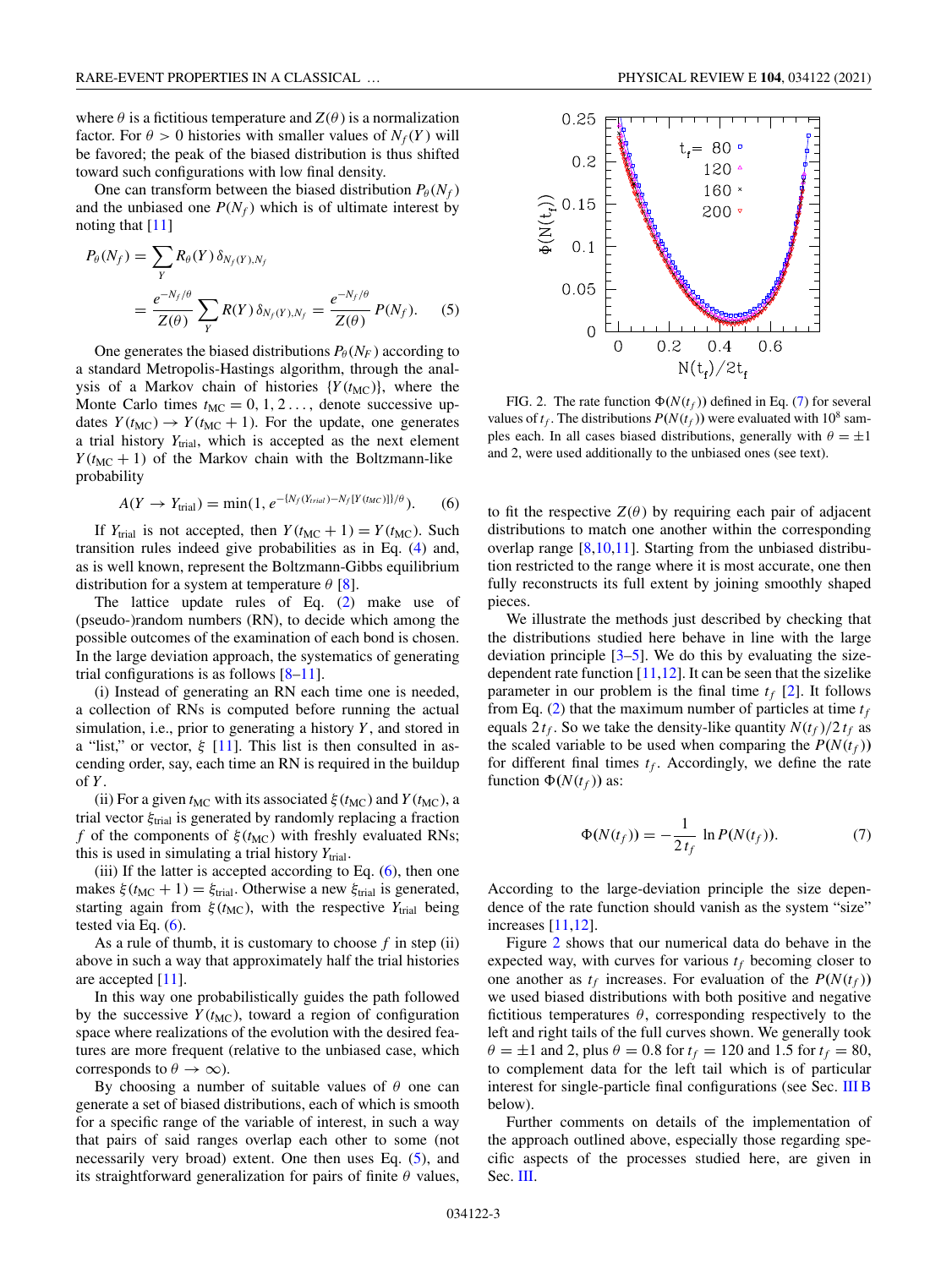#### **III. RESULTS**

### **A. Introduction**

<span id="page-3-0"></span>Examination of the rules given in Eq. [\(2\)](#page-1-0) shows that, for a given history, the number and places of occurrence of nontrivial bond updates [i.e., differing from  $\{0, 0\} \rightarrow \{0, 0\}$ ] are not *a priori* fixed. At time  $t$  the location  $\ell$  of each such update (requiring an RN to decide its outcome) depends on the results of previous updates. This is in contrast with the cases analyzed in Refs.  $[8-11]$ , where the total number of RNs required for generating each configuration  $y^{(t)}$  of a history is fixed. In such cases one can view each elementary RN replacement, when building  $\xi_{trial}$  from  $\xi(t_{MC})$ , as analogous to changing the probability of a given (local) spin flip when simulating a magnetic system [\[11\]](#page-9-0). The complementary fact that a nonreplaced RN then corresponds to a certain spin which undergoes the same process, at the same "microscopic" time *t*, as in the previous history, is in line with the idea that replacing a few RNs amounts to a "small" local change to the process being simulated.

In the present case, the replacement of a single RN may have effects throughout the extension of the light cone associated with the bond where it occurs. Thus the "local spin-flip" analogy invoked in previous cases is not obviously applicable here. Even so, we have found that following rules (i)–(iii) given at the end of Sec. [II](#page-0-0) can be enough to yield the desired outcome of producing biased sampling as defined in Eq. [\(4\)](#page-1-0). Furthermore, we have seen that replacing a fraction *f* between 1.25% and 2.5% of the components of a vector  $\xi$  in simulations of the RUC model has a similar effect, in terms of the acceptance rate of trial configurations via Eq. [\(6\)](#page-2-0), to replacing of order 10% of the corresponding vector for other cases [\[8–11\]](#page-9-0). This is very likely related to the nonlocal effects of replacing RNs in the current model, alluded to above.

In practice we generated an initial  $\xi$  slightly overdimensioned, with  $M = 3t_f^2/4$  components (corresponding to a matrix with  $t_f/2$  lines,  $3t_f/2$  columns in  $1 + 1D$ ), so one could be sure that the end of the list would not be reached during the build-up of a history *Y* . Each time a history is accepted, we record the locations  $\{\ell, t\}$  where RNs were used. For the following trial history we randomly replace a fraction *f* of the RNs associated with the set of previously used locations. In doing so we are attempting to realize the concept of a "local" change in the closest possible way, given the update rules.

In our simulations of RUC evolution the process always starts with the same configuration, namely  $n_{\ell}(t = 0) = \delta_{\ell,0}$ . With standard (unbiased) sampling, this means that there is no need to wait for "thermalization." This is in contrast with other problems described via Monte Carlo methods, where in general one starts with arbitrary initial conditions, and must run the simulation until such a "microscopic" time  $t_R$  when those conditions are "forgotten," and the system relaxes into a steady state.

However, for biased sampling as described above, one still has a different sort of equilibration, related to the fictitious temperature  $\theta$ , as the steps of the Markov chain are correlated via Eq.  $(6)$ . As stated in Sec. [II,](#page-0-0) rules  $(i)$ – $(iii)$  given there ensure that the path followed by the successive  $Y(t_{MC})$  leads the system to the appropriate region of configuration space. So it takes a finite amount of Monte Carlo time  $t_{MC}$  for such



FIG. 3.  $\langle N_f(\theta, t_{MC}) \rangle$  are averages, at fixed  $t_{MC}$ , over 10<sup>4</sup> independent histories of RUC evolving up to  $t_f = 40$ , for various fictitious temperatures  $\theta$ . The "standard" label corresponds to unbiased sampling,  $\theta \to \infty$ . For finite  $\theta$  trial vectors  $\xi_{\text{trial}}$  have a fraction  $f =$ 0.025 of the components of previous  $\xi_{MC}$  randomly replaced (see text).

relaxation process to take place. We illustrate this in Fig. 3, where for each curve we ran  $n_s = 10^4$  independent Markov chains up to  $t_{MC} = 4000$ , each chain composed of histories starting with a single particle at the origin and evolving to  $t_f = 40$ . At successive intervals  $\Delta t_{MC} = 100$  we evaluated the average  $\langle N_f(\theta, t_{MC}) \rangle$  over the  $n_s$  samples.

As anticipated, the curve corresponding to unbiased sampling shows no relaxation effects.

Although our main interest here is the limit of low  $N_f$ , corresponding to  $\theta > 0$ , for completeness we looked at thermalization in cases where the bias is toward high final densities, enabled via making  $\theta < 0$ . The curves for  $\theta = -1.0$ and −3.5 in Fig. 3 illustrate that the approach to stationarity is qualitatively similar to that for  $\theta > 0$ , only it is from below. In summary, the bias always takes the system's average density away from the unbiased value given by the blue points in the figure.

The finite- $\theta$  curves fit reasonably well to

$$
\langle N_f(\theta, t_{\text{MC}}) \rangle = N_f^0(\theta) + a_\theta \, e^{-t_{\text{MC}}/\tau_{\text{MC}}(\theta)}.
$$
 (8)

The adjusted decay times are  $\tau_{MC}(\theta) = 540(35)$ , 204(11), 93(10) for  $\theta = 1.0$ , 2.0, and 3.5 respectively. For  $\theta = -1.0$ and  $-3.5$  one has  $\tau_{MC}(\theta) = 104(2)$  and 81(10). For  $\theta = 1.0$ a much improved fit is found by assuming a superposition of long- and short-lived equilibration processes,

$$
\langle N_f(\theta, t_{\text{MC}}) \rangle = N_f^0(\theta) + a_\theta e^{-t_{\text{MC}}/\tau_{\text{MC}}^1(\theta)}
$$

$$
+ b_\theta e^{-t_{\text{MC}}/\tau_{\text{MC}}^2(\theta)} \quad [\theta = 1.0], \tag{9}
$$

where  $a_{\theta}$  and  $b_{\theta}$  turn out to be of the same order of magnitude,  $\tau_{MC}^1(\theta) = 1076(27), \tau_{MC}^2(\theta) = 128(4)$ . We applied Eq. (9) to cases with longer final ("real") times  $t_f \leq 200$  as well, which will turn out to be relevant in what follows, and found that for a range of  $\theta \geq 1$  the longest Monte Carlo decay time  $\tau_{MC}^1(\theta)$  always remains in the range  $(1-2) \times 10^3$ . So in our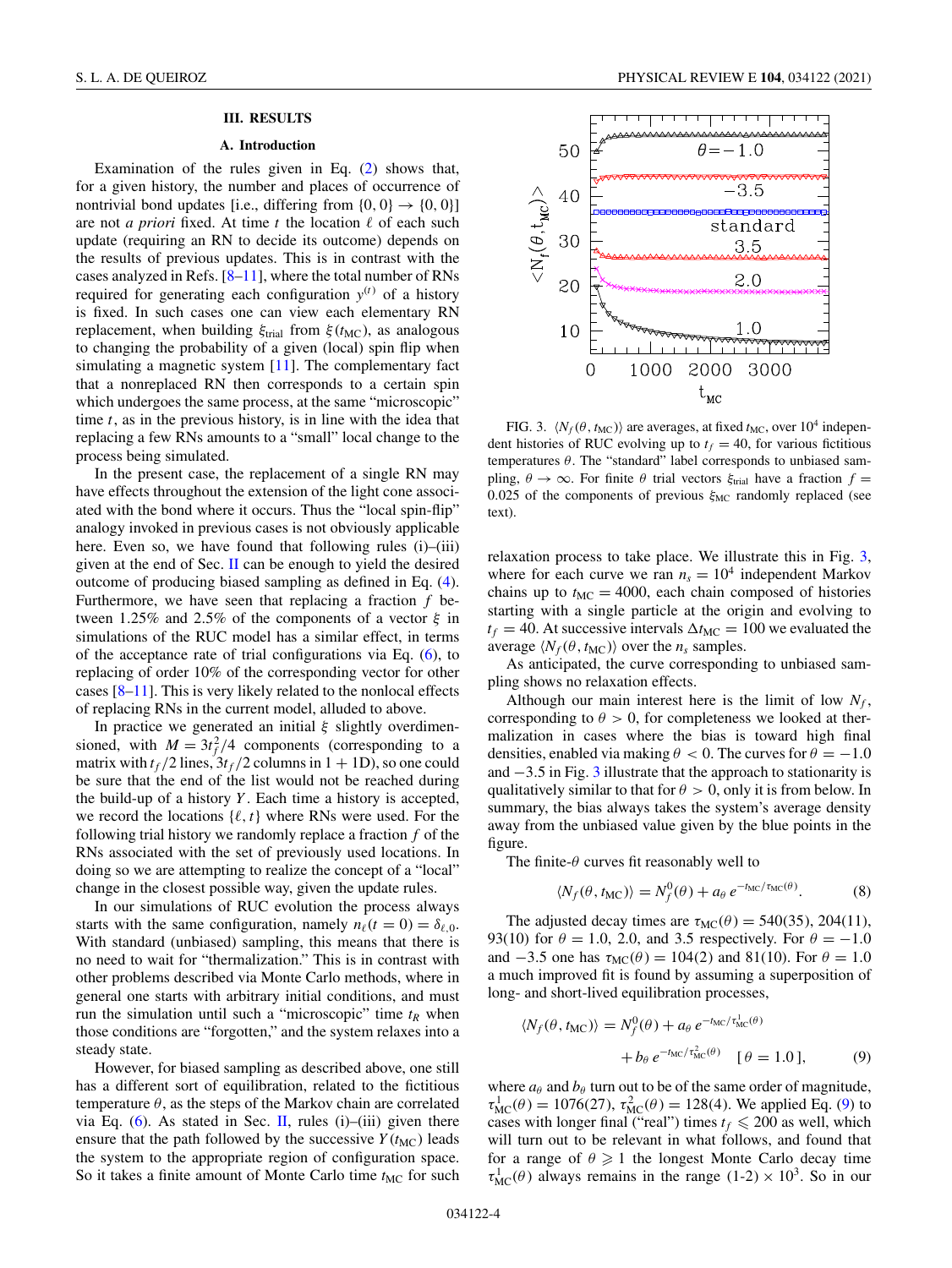<span id="page-4-0"></span>

FIG. 4. Probability distributions  $P(N(t_f))$ ,  $P_\theta(N(t_f))$ , for total number of particles after  $t_f = 40$  lattice updates. The "standard" label denotes unbiased sampling,  $\theta \rightarrow \infty$ . Effective length of Markov chain corresponds to  $10^6$  independent samples for unbiased case,  $10^7$ update attempts (see Sec. [II\)](#page-0-0) for  $\theta = 2.0$ .

simulations we generally decided to discard the first 8000 MC steps in order to avoid inclusion of nonequilibrated samples. Since one needs at the very least some  $10<sup>6</sup>$  truly equilibrated samples to generate suitably smooth probability distributions for application of the large-deviation MC approach, it is seen that avoiding relaxation effects takes less than 1% of the total computational effort involved.

# **B.** Statistics of  $N_f = 1$  configurations

In Fig. 4 we show the probability distribution  $P_N(t_f)$  for  $t_f = 40$ , evaluated both with standard (unbiased) sampling and with  $\theta = 2.0$ . For the latter case, taking into account the results exhibited in Fig. [3](#page-3-0) we discarded start-up simulation data corresponding to  $t_{MC} \leqslant 2000$ .

It is seen that the standard distribution loses accuracy for  $N \lesssim 20$ . As already mentioned in Sec. [II,](#page-0-0) in line with the usual procedures of the large-deviation approach  $[8-11]$  we search for a range of  $N(t_f)$  of common support for the biased and unbiased distributions, where both exhibit smooth features. Referring to Fig. 4, we find that this corresponds to 20  $\lesssim$  $N(t_f) \lesssim 35$ . Within this range we match both distributions via Eq. [\(5\)](#page-2-0), thus extracting an accurate estimate of  $Z(\theta)$ .

Figure 5 shows the result of the matching procedure using  $25 \le N(t_f) \le 32$ , from which one gets  $Z^{-1}(\theta) = 958(5) \times$ 10<sup>3</sup>. This in turn gives  $P_1(t_f) = 3.51(2) \times 10^{-10}$ . The largest source of systematic uncertainty for the latter quantity seems to be the matching process itself, rather than the underlying accuracy of (the smooth regions of) the distributions, which is quite satisfactory when one uses  $10^6$ - $10^7$  samples as here.

From a Gaussian fit to the [20–50] data range for the standard simulation data of Fig. 4, one finds the extrapolated estimate  $P_1^G(t_f) = 5.9 \times 10^{-10}$ . This is in line with the idea that near the lower bound the distribution must fall more steeply than predicted by a Gaussian picture, which assumes the curve to extend indefinitely to lower values. However, the discrepancy is only by a factor of order two, suggesting



FIG. 5. Result of matching probability distributions  $P(N(t_f))$ and  $P_{\theta}(N(t_f))$  displayed in Fig. 4, following Eq. [\(5\)](#page-2-0). Symbol labels are the same as that figure. Data are superimposed for  $25 \le N(t_f) \le$ 32, corresponding to the range actually used for the matching of curves.

that the Gaussian description works reasonably well as a first approximation.

For longer final times  $t_f$ , one must resort to values of  $\theta < 2$ in order to have direct access to  $P_1(t_f)$ . The combination of ballistic drift and diffusive broadening of the front [\[2\]](#page-8-0) suggests a semiquantitative estimate, based again on a Gaussian approximation, giving what is expected to be an upper bound for  $P_1(t_f)$ :

$$
P_1^G(t_f) \approx a t_f^{-1/2} \exp(-bt_f). \tag{10}
$$

Using  $t_f = 40$  data from Fig. 4 plus results from an unbiased simulation for  $t_f = 200$  in Eq. (10), one gets  $a \approx 0.0682$ ,  $b \approx$ 0.418. Thus, for example,  $P_1^{\bar{G}}(200) = 2.37 \times 10^{-39}$ .

We have numerically estimated  $P_1(t_f)$  for a few  $t_f \leq 200$ , which required use of  $\theta$  values as low as 0.8. The results are exhibited in Fig.  $6$ , together with the form given in Eq.  $(10)$ . It can be seen that the latter indeed acts as a rather stringent upper bound for the former, exceeding the numerical result by no more than a single order of magnitude for  $t_f = 200$ .

#### **C. Superluminar configurations**

We wish to investigate configurations in which one or more particles reach a region of space outside the characteristic light cone. Thus, for evolution up to a final time  $t_f$  we search for occupied sites with coordinates *x* such that

$$
|x| > v_B t_f, \tag{11}
$$

where  $v_B = 0.6$  is the "butterfly" speed in this case [\[2\]](#page-8-0).

#### *1. Single-particle configurations*

Initially, for ease of visualization we concentrated on the subset of configurations with  $N_f = 1$ . In what follows we take *t<sub>f</sub>* = 40. We saw in Sec. III B that  $P_1(t_f) = 3.51(2) \times 10^{-10}$ . In order to generate richer statistics for the low- $N_f$  end of the distribution, we used a biased simulation with  $\theta = 1.5$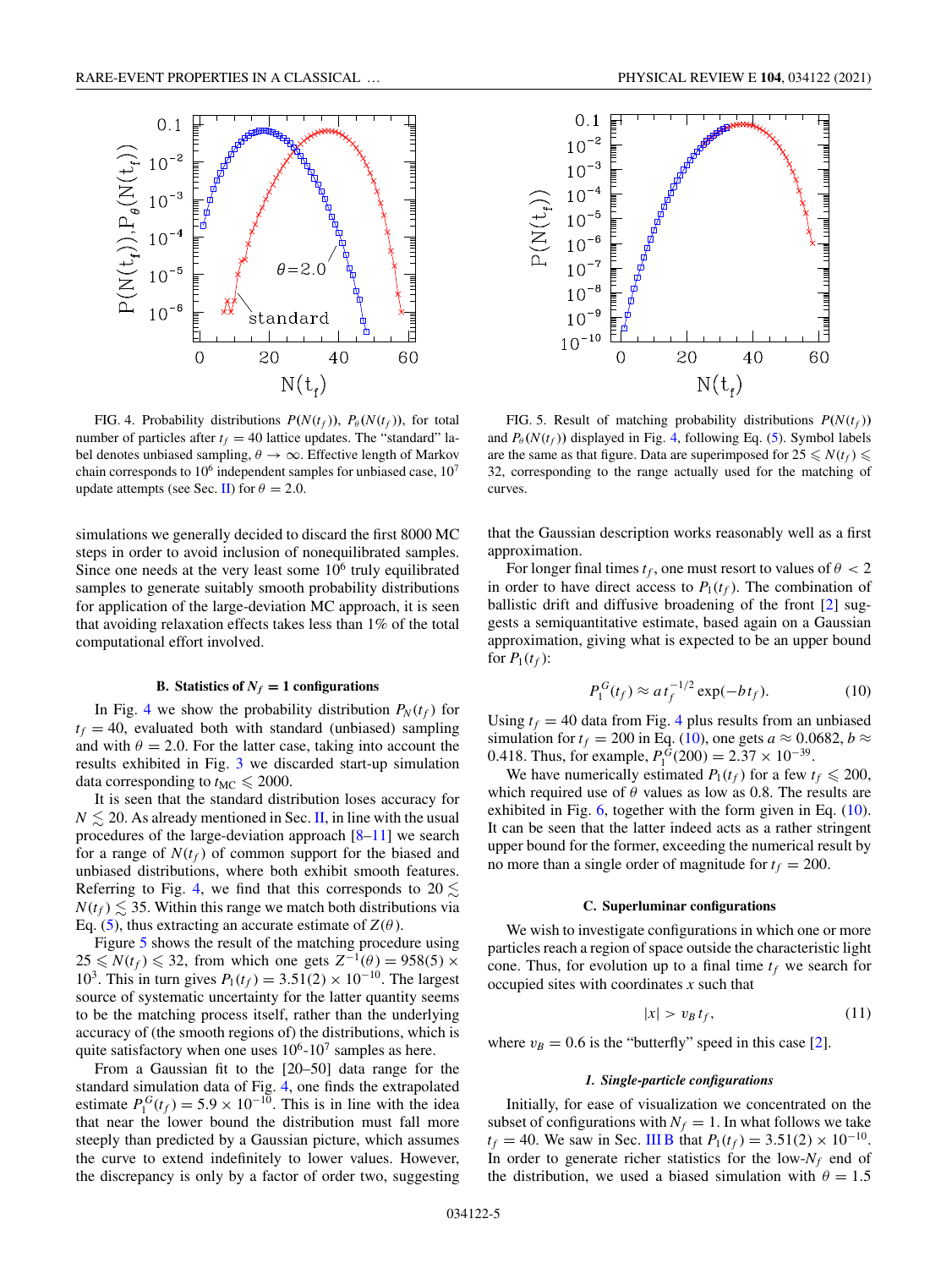<span id="page-5-0"></span>

FIG. 6. Red squares are numerical results for probability  $P_1(t_f)$ of finding a single remaining particle at  $t = t_f$ , for  $t_f = 40$ , 80, 120, 160, and 200. Uncertainties are smaller than symbol sizes. The dashed blue line is the Gaussian approximation, Eq. [\(10\)](#page-4-0).

and  $N_s = 10^9$  MC steps in all, and selected the resulting configurations which ended up with  $N_f = 1$ . On account of the bias we obtained  $P_{\theta=1.5}(N_f=1) = 1.9 \times 10^{-3}$ , which translates to the size of the restricted ensemble being  $\approx 1.9 \times 10^6$ configurations. Note that, since each of the chosen configurations has its intrinsic probability biased by the *same* factor, see Eq. [\(4\)](#page-1-0), they all have the same weight in the restricted ensemble.

Figure 7 shows the site-dependent (conditional) probability  $P_1^c(x_f, t_f)$  of having the single remaining particle at position  $x_f$ . Given the size of the restricted ensemble, we cannot access values of  $P_1^c(x_f, t_f) \lesssim 10^{-6}$ . Consequently the superluminar region  $|x| > 24$  is out of direct reach. The data for pairs of neighboring sites show a tendency toward degeneracy, to which we will return later on in Sec. III C 2. For the moment we note that, after averaging for such short-range effects, the



FIG. 7. Conditional probability  $P_1^c(x_f, t_f)$  of having a particle at position  $x_f$ , given that only a single particle remains, against position  $x_f$  (at  $t_f = 40$ ). Restricted ensemble has  $\approx 1.9 \times 10^6$  independent configurations. Blue line is a Gaussian fit to the data (see text).



FIG. 8. Ensemble-averaged local site occupations  $\langle \rho(x) \rangle$  at  $t_f =$ 40 against position  $x$ , for  $10<sup>7</sup>$  independent samples. Dashed red lines mark boundaries of light cone at  $x = \pm v_B t_f = \pm 24$ .

available data are remarkably well fitted by a Gaussian function of width  $\sigma = 4.62(2)$ , shown as a blue line in the figure. Its peak lies within less than half a lattice spacing of the origin. Similarly to the case discussed in connection with Eq. [\(10\)](#page-4-0), we assume that the Gaussian description remains a reasonable one away from the region for which it was originally fitted. Accepting this, one finds that the region contained beyond the boundaries of the light cone, i.e.,  $P_1^c(x_f > v_B t_f, t_f)$  corresponds to the area below the standard error function beyond  $|x| \approx 5\sigma$ , which is  $\approx 10^{-12}$ . At this point one can return to the original (unbiased) distribution and estimate, from the data exhibited in Fig. [5,](#page-4-0)  $P_1(|x_f| > v_B t_f)$  ≈ 3.5 × 10<sup>-22</sup>.

# 2. Configurations with  $N_f \geq 1$

We now consider the ensemble of all possible final configurations, irrespective of the total number of particles remaining. We took  $t_f = 40$  and measured the site occupation averages  $\langle \rho(x) \rangle$  (ensemble-averaged local site occupations, with unbiased sampling) at  $t_f$  over  $10^7$  independent samples, with results shown in Fig. 8. Note a degeneracy of ensembleaveraged densities on pairs of neighboring sites. This was already pointed out in connection with Fig. 7, and is a consequence of the symmetries embedded in the evolution rules given through Eq. [\(2\)](#page-1-0). Such degeneracy is broken (to a quantitatively small degree) by the introduction of a directional bias, as shown below.

With  $N_{\text{out}} \equiv N(|x| > v_B t_f)$  being the integrated density on sites outside the light cone, and  $N_{all}$  the corresponding quantity over the whole lattice, the relevant fraction is  $f_{\text{out}} \equiv$ *N*out/*N*all.

The data exhibited in Fig. 8 give  $f_{\text{out}} = 0.07218...$  Increasing  $t_f$  makes the rate of decrease of  $\langle \rho(x) \rangle$  around  $x =$  $v_B t_f$  become steeper. The midway points where the density becomes half of the plateau value  $\langle \rho(0) \rangle$  coincide with  $|x| =$  $v_B t_f$  to a very good extent, as is already the case depicted in Fig. 8. For  $t_f = 80$  one gets  $f_{\text{out}} = 0.05373...$ 

We wish to generate statistical samples containing many configurations with occupied sites outside the light cone. Defining  $N_{\text{out}}^L = N(x < -v_B t_f)$ ,  $N_{\text{out}}^R = N(x > v_B t_f)$ , with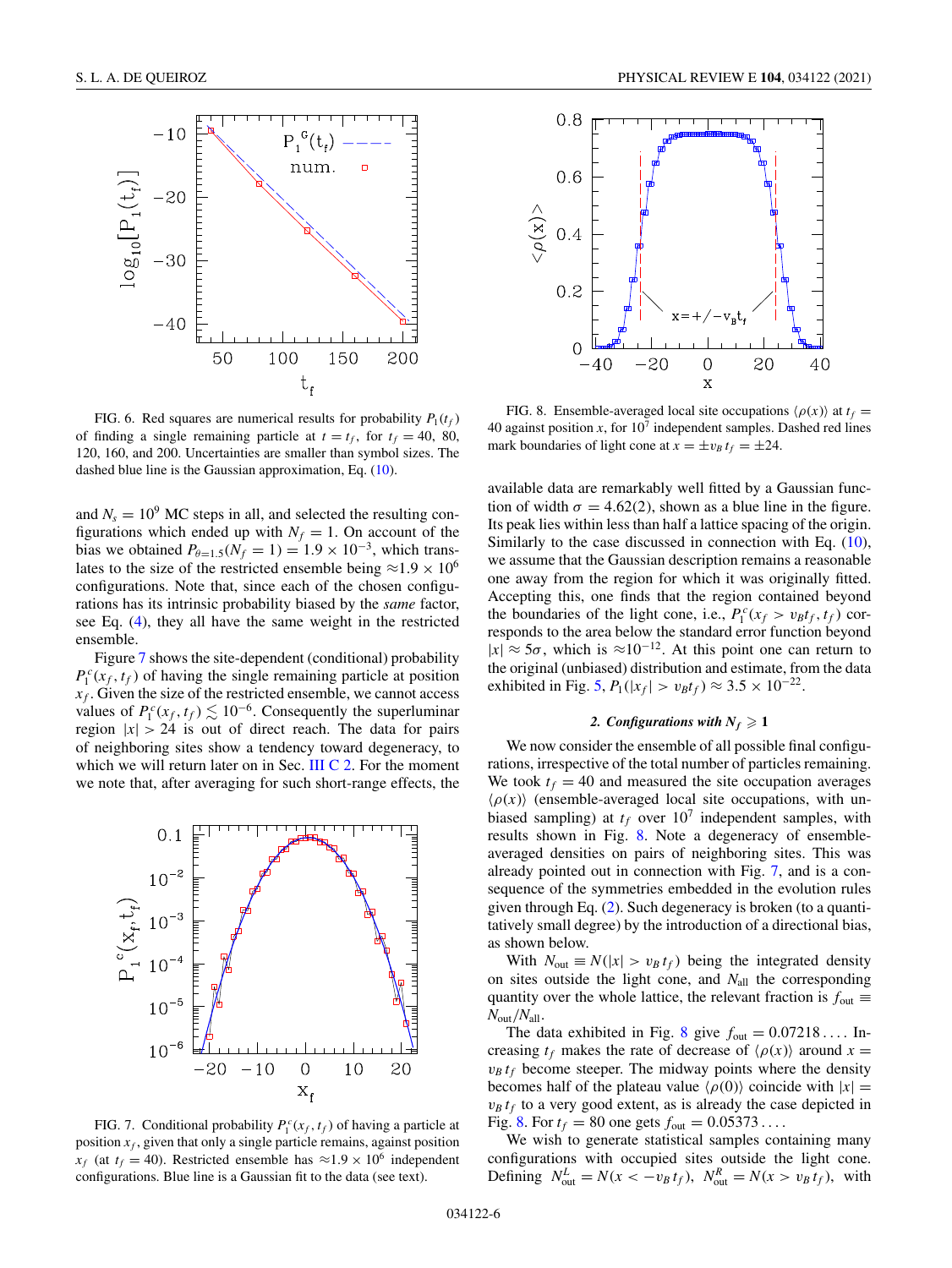<span id="page-6-0"></span>

FIG. 9. Ensemble-averaged local site occupations  $\langle \rho_\tau(x) \rangle$  at  $t_f$ 40 against position *x*. The "std" label denotes unbiased sampling, see Fig. [8.](#page-5-0) Curves labeled  $\tau = 2.0$  and  $-2.0$  correspond to biased sampling, see Eqs.  $(12)$  and  $(13)$ .  $10<sup>7</sup>$  independent samples in all cases. Dashed red lines mark boundaries of light cone at  $x = \pm v_B t_f$ ±24.

the corresponding occupation fractions  $f_{\text{out}}^L$ ,  $f_{\text{out}}^R$ , one possible way to enhance one of the  $f_{out}^{L,R}$  is to introduce a *directional* bias in the sampling process. In analogy with the fictitious temperature  $\theta$  introduced in Eq. [\(4\)](#page-1-0), which couples to the number of particles  $N(t_f)$ , we introduce a second "temperature"  $\tau$  coupled to the position of the leftmost occupied site at  $t_f, x_{lm}^f$ .

$$
R_{\tau}(Y) = \frac{1}{Z_{\text{Im}}(\tau)} R(Y) e^{-x_{\text{Im}}^f(Y)/\tau},
$$
 (12)

where  $Z_{lm}(\tau)$  is once more a suitable normalization constant. This is the simplest way to incorporate the desired sort of bias. Of course different choices could be made for the quantity to be coupled to  $\tau$ , such as the center-of-mass location of the full configuration at  $t_f$ . However, we shall not investigate such possibilities here.

Again in analogy with the density-biased case described in Eqs. [\(4\)](#page-1-0)–[\(6\)](#page-2-0), we generate a Markov chain of histories  $Y(t_{MC})$ , with updates from  $Y(t_{MC})$  to  $Y(t_{MC} + 1)$  following the generation of trial configurations  $Y<sub>trial</sub>$ , for which the acceptance probability  $A_{\tau}$  is

$$
A_{\tau}(Y \to Y_{\text{trial}}) = \min(1, e^{-\{x_{\text{lm}}^f(Y_{\text{trial}}) - x_{\text{lm}}^f[Y(t_{\text{MC}})]\}/\tau}). \tag{13}
$$

Figure 9 shows the results of sampling from biased ensembles, according to Eqs. (12) and (13), for both positive and negative values of  $\tau$ . For  $\tau = 2.0$  one gets  $f_{\text{out}}^L = 0.1489...$ , to be compared to  $f_{\text{out}}^L = 0.03609...$  for the unbiased case. The biased-sampling scheme thus introduced indeed affects the overall density outside the light cone, as was the original intention. For biased cases, see the small breakdown of density degeneracy within pairs of neighboring sites, remarked on earlier.

For a given  $\tau$  the transformation between the biased distribution  $P_{\tau}$  ( $x_{lm}^f$ ) and the unbiased one goes along the same lines as that given in Eq. [\(5\)](#page-2-0) for the case of  $P_{\theta}(N_f)$ ,  $P(N_f)$ .



FIG. 10. Ensemble-averaged local site occupations  $\langle \rho_{\tau}(x) \rangle$  at  $t_f = 40$  against position *x*. The "std" label denotes unbiased sampling, while the curve labeled  $\tau = 2.0$  corresponds to biased sampling, see Fig. 9; "std(rec.)" denotes  $\langle \rho_{std}(x) \rangle$  reconstructed from  $\langle \rho_{\tau}(x) \rangle$ ,  $\tau = 2.0$  (see text). Note logarithmic scale for the vertical axis.

However, in order to make a similar transformation reconstructing the unbiased  $\langle \rho_{std}(x) \rangle$  of Fig. 9 from  $\langle \rho_{\tau}(x) \rangle$ , further steps are needed.

At a given *x* the ensemble-averaged density takes contributions from many biased histories *Y* , each of which has its own value of  $x_{lm}^f$  and, associated with it, an exponential weight factor which depends on  $x_{lm}^f/\tau$ . There is also an overall normalization factor  $Z_{lm}(\tau)$ , see Eq. (12). Thus one must keep track of the individual contributions, for all *x*, of each biased history *Y* with its own  $x_{lm}^f$  and reweight them with the exponential factor  $e^{x_{\text{Im}}^f/\tau}$ . The normalization factor can be numerically adjusted at the end.

We proceeded as just described, for the samples used in Fig. 9 for  $\tau = 2$ , and reconstructed  $\langle \rho_{std}(x) \rangle$ , see the curve denoted by "std(rec.)" in Fig. 10.

One sees in Fig. 10 that even close to the cutoff at  $x = -40$ , the averaged densities predicted either by the unbiased curve or by the reconstructed one coincide to within 1–2%: both are of order  $10^{-4}$ . So  $\langle \rho_{std}(x) \rangle$  is already rather accurate for  $|x|$  ∼  $t_f$ .

The reasons for this are as follows: (i) there is a hard limit to the range of *x* beyond which particles are not allowed at all, namely  $x = \pm t_f$ ; and (ii) the average local density everywhere results from collecting samples without restrictions over *all* accepted histories *Y* , each of which may contribute to occupation near the cutoff regardless of its  $N_f$ . Compare this, e.g., to  $P(N_f)$  for small  $N_f \sim 1$ . Owing to the update rules, final configurations with very few particles are extremely infrequent, so the overwhelming majority of histories do not contribute to that in unbiased sampling.

# *3. Configurations with*  $N_f = 1$ *: Bottlenecks*

We now turn to the discussion of morphological features of the connected set of successive configurations assumed by the cluster of occupied sites, as it evolves from  $t = 0$  to  $t_f$ according to the  $1 + 1$ -D RUC growth rules given in Eq. [\(2\)](#page-1-0).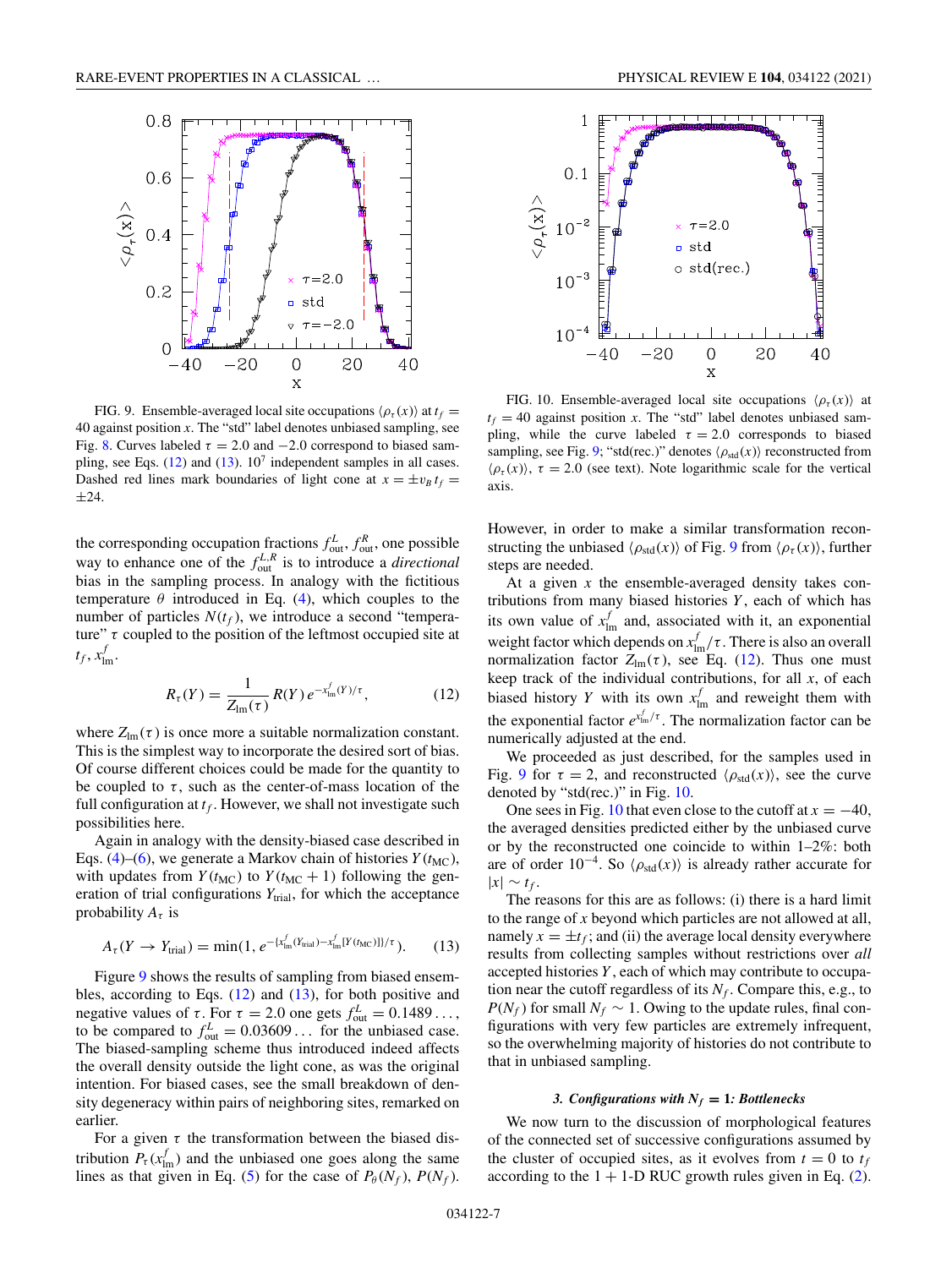<span id="page-7-0"></span>In what follows, such set will be referred to as *a configuration*, for short. Concerning the subset of processes which end with a single particle at the final time  $t_f$ , for the Ising case  $q = 2$  of interest here it has been predicted [\[13\]](#page-9-0) that a phase transition takes place in the shape of the associated configurations: from "fat," i.e., a compact shape, for configurations ending within the light cone  $(x_f < v_B t_f)$ , to "thin," i.e., exhibiting a large density of stringlike portions or "bottlenecks," for superluminar ones  $(x_f > v_B t_f)$ .

In what follows we adapt the ideas developed in Secs. [III C 1](#page-4-0) and [III C 2](#page-5-0) to the numerical investigation of such predictions.

One needs to enhance the probability of obtaining the right sort of configuration, namely one (i) with a single particle left at the end, and (ii) preferably outside the light cone. It has been shown respectively in Secs. [III B](#page-4-0) and [III C 2](#page-5-0) how either requisite can be fulfilled separately.

We propose the simplest possible *ad hoc* generalization, namely assuming a multiplicative form for the Boltzmann-like factor in the Metropolis update scheme. That is,

$$
P(N_f, x_{\text{lm}}^f) \propto \exp\big[-(N_f/\theta) - \big(x_{\text{lm}}^f/\tau\big)\big],\qquad(14)
$$

see Eqs. [\(4\)](#page-1-0) and [\(12\)](#page-6-0).

To show that Eq. (14) is appropriate for our purposes in this section, first note that we will be confining ourselves to the restricted ensemble of configurations with  $N_f = 1$ ; of course the location of that particle will be  $x_f = x_{lm}^f$ . As already argued in connection with Fig. [7,](#page-5-0) the factor  $exp(-1/\theta)$  gives the same bias to all final configurations being considered (and different from that for the ones with  $N_f > 1$ ). Within this subset, those with the single particle further to the left are more favored; those configurations sharing the same  $x_{lm}^f$  are equally biased by the  $\tau$ -dependent factor.

This is convenient, as the *relative* probability of occurrence of any two configurations in the subsubset with (i)  $N_f = 1$  and (ii) sharing the same  $x_{lm}^f$  is then, similarly to the case of Fig. [7,](#page-5-0) the same as the ratio of their natural (unbiased) probabilities of occurring.

Having this in mind, we ran simulations with the Metropolis probability according to Eq. (14) above. We used two sets of  $(\theta, \tau)$ , namely  $(0.6, 1.5)$  and  $(0.4, 1.0)$ . So particles are pulled to the left of  $x = 0$  (where the initial particle is).

Figure 11 shows two selected configurations with  $t_f = 40$ and  $N_f = 1$ , one subluminar and the other superluminar. It can be seen that in both cases the qualitative features predicted in Ref. [\[13\]](#page-9-0) are unequivocally present: The superluminar (blue) configuration consists mostly of stringlike segments, while the subluminar (magenta) one exhibits a broad hull almost everywhere except close to  $t = 0$  and  $t_f$  (though with a few internal voids).

We studied the statistics of bottlenecks, i.e., the number *N*bn of constant-*t* cross-sections of a given  $N_f = 1$  configuration (other than the  $t = 0$  and  $t = t_f$  ones) which have a single particle.

In Figure 12 the vertical axis gives the ensemble-averaged number  $\langle N_{bn} \rangle$  of bottlenecks according to (scaled) final position of single particle  $x_f/t_f$ , for  $t_f = 40, 60, 80$ , and 100.

For each value of  $t_f$  we generated  $10^9$  samples in total, for each of the  $(\theta, \tau)$  pairs mentioned above. For all sets



FIG. 11. Spacetime diagrams representing two configurations with  $N_f = 1$ , one subluminar (magenta triangles) and the other superluminar (blue hexagons), taken from a simulation with  $\theta = 0.6$ ,  $\tau = 1.5$ , see Eq. (14), and  $t_f = 40$ .

of  $(t_f, \theta, \tau)$  approximately 10<sup>7</sup> turned out to have  $N_f = 1$ . Because of the low value of the directional-bias temperature, essentially all  $N_f = 1$  configurations have  $x_f < 0$  in this case. Even so, we have found that those lying outside the light cone are in a clear minority. For the data depicted in Fig. 12 the largest fraction of  $N_f = 1$  configurations which are superluminar is  $\approx 0.7\%$ , for  $t_f = 40$ . Note that, due to the normalization used, for a given  $t_f$  it is appropriate to mix  $\langle N_{bn} \rangle$  data for both pairs of biasing parameters. We have seen that results for  $(\theta, \tau) = (0.4, 1.0)$  behave smoothly for intervals of  $x_f/t_f$ generally farther from the origin than those corresponding to (0.6,1.5), though with a reasonably broad intermediate range



FIG. 12. The vertical axis gives the average number  $\langle N_{bn} \rangle$  of bottlenecks according to (scaled) final position of single particle  $x_f/t_f$ , for  $t_f = 40, 60, 80,$  and 100. Averages are taken over the restricted ensemble of configurations with  $N_f = 1$ . Data were generated with  $(\theta, \tau) = (0.6, 1.5)$  and  $(0.4, 1.0)$ , see Eq. (14) and text. Inset: Points are  $\langle N_{bn} \rangle_c^{-1}$  [(inverse)  $\langle N_{bn} \rangle$  at  $x_f/t_f = -v_B$ ]; line is parabolic fit of data against  $1/t_f$  (see text).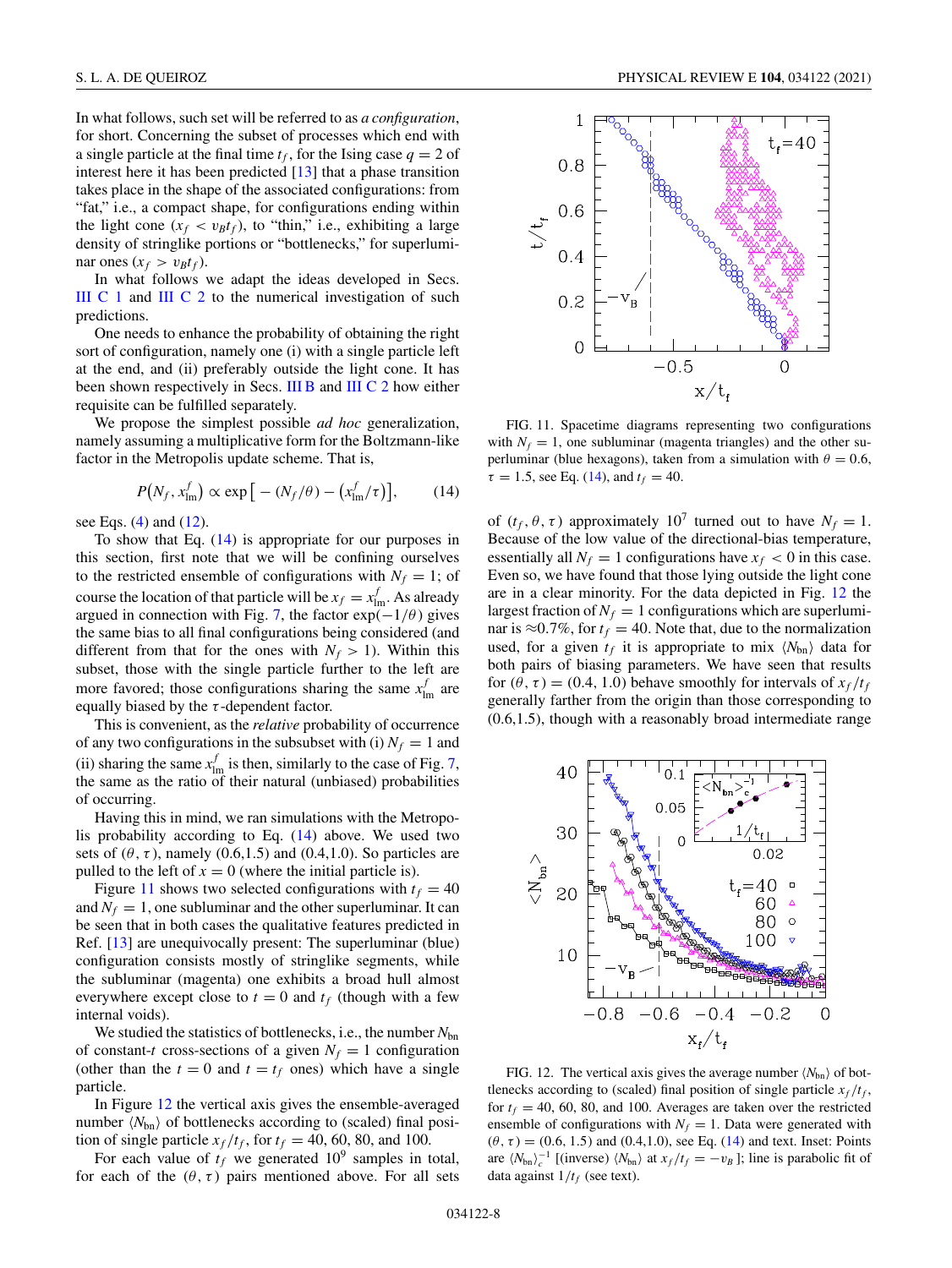<span id="page-8-0"></span>where such intervals intersect (the respective data coinciding with one another within small fluctuations).

Figure [12](#page-7-0) shows that  $\langle N_{bn} \rangle$  increases when  $|x_f|$  approaches  $v_B t_f$ , and (for finite  $t_f$ ) shows a trend to keep increasing beyond that; larger values of  $t_f$  are associated with steeper growth rates for  $\langle N_{bn} \rangle$ . This is in qualitative agreement with the existing prediction of a fat-to-thin transition at  $x_f =$  $v_B t_f$  [\[13\]](#page-9-0). Defining  $\langle N_{bn} \rangle_c$  as the value of  $\langle N_{bn} \rangle$  at the (assumedly critical) position  $x_f/t_f = -v_B$ , the inset of Fig. [12](#page-7-0) depicts  $\langle N_{bn} \rangle_c^{-1}$  against  $t_f^{-1}$ . The dashed line is a parabolic fit of the data. Of course, adjusting four points with three free parameters is only an attempt to probe for underlying trends, the results of which should be considered with due caution. Estimating an uncertainty of order 4% for each data point, the extrapolated intercept of the vertical axis is  $\lim_{t_f^{-1} \to 0} \langle N_{\text{bn}} \rangle_c^{-1} = 0.01 \pm 0.02$ , with  $\chi^2_{\text{dof}} = 1.8$ . Thus we find indications which are broadly compatible with the existence of a second-order transition for  $\langle N_{bn} \rangle$  at  $x_f/t_f = -v_B$ , for configurations with  $N_f = 1$ .

In summary, our results indicate the applicability of studying the statistics of bottlenecks to provide numerical evidence concerning the predicted fat-to-thin transition.

#### **IV. DISCUSSION AND CONCLUSIONS**

We have studied the statistics of selected rare events in RUC evolution processes. To this end, we have applied a large-deviation approach whose general characteristics are well-established  $[8-11]$ . In order to take into account some specific features of RUC evolution, two main adaptations are needed.

First, the procedure of replacing a single RN of the vector list  $\xi$ , defined in Sec. [II,](#page-0-0) may have effects throughout the extension of the light cone associated with the bond where it occurs. Thus the "local spin-flip" analogy invoked in previous applications is not obviously applicable. Even so, we verified that rules (i)–(iii) given at the end of Sec. [II](#page-0-0) work well here. The main difference to other cases in the literature is that, in order to obey the rule of thumb of having approximately 50% of the trial histories accepted [\[11\]](#page-9-0), one needs change only between 1.25% and 2.5% of the components of  $\xi$ , to be compared to the usual 10% or so used elsewhere  $[8-11]$ .

Also, in our simulations of RUC evolution the process always starts with the same configuration, namely  $n_{\ell}(t = 0) =$  $\delta_{\ell,0}$ . So, with standard (unbiased) sampling there is no need to wait for "thermalization." On the other hand, for biased sampling a distinct sort of equilibration takes place. Figure [3](#page-3-0) illustrates that for finite temperature bias  $\theta$ , it takes a finite amount of Monte Carlo time  $t_{MC}$  for the path followed by the

successive  $Y(t_{MC})$  to lead the system to the appropriate region of configuration space.

By incorporating the adaptations just recalled, we produced accurate estimates of  $P_1(t_f)$  as low as 10<sup>-40</sup> for  $t_f =$ 200, which is a suitably large value of  $t_f$  for our purposes here. Remarkably, we have found the actual distribution  $P_1(t_f)$ to differ only slightly from a Gaussian shape. Figure [6](#page-5-0) shows that using the latter approximation results in a mismatch of at most one order of magnitude out of 40 [for  $P_1(t_f)$  at  $t_f = 200$ ].

Regarding superluminar configurations, Figs. [7](#page-5-0) and [8](#page-5-0) illustrate that these are in general very unlikely to occur. In order to increase the number of realizations with occupied sites outside the light cone, we introduced in Eq.  $(12)$  a new temperaturelike bias parameter  $\tau$  associated with a directional bias.

For some quantities of interest, the form Eq. [\(12\)](#page-6-0) is especially convenient when used together with the idea of analyzing restricted ensembles in which the bias factor is the same for all samples considered. Thus their *relative* probability is unchanged (this latter concept was first used here in connection with the unbiased-sampling data of Fig. [7\)](#page-5-0). One then has the latitude to employ ad hoc schemes via Eqs.  $(12)$ and  $(13)$ , to evaluate suitable averages with no need to work back to the original distribution.

It can be seen, for example, that the ensemble-averaged density distributions shown in Fig. [9](#page-6-0) tend to coincide at the right end because the Boltzmann-like factor in Eq. [\(12\)](#page-6-0) was defined as depending only on the position of the leftmost particle at  $t_f$ . Considered on its own, such feature could be deemed as a mere artifact. However, the same definition comes to one's advantage in Sec. [III C 3,](#page-6-0) where one is looking at the subset of configurations (i) with a single particle at the end and (ii) outside and, say, on the left of, the light cone. In this particular case, as explained in Sec. [III C 3,](#page-6-0) the choice made ensures that the configurations used in evaluating bottleneck numbers for Fig. [12](#page-7-0) have the correct relative weights. See Eq. [\(14\)](#page-7-0).

Finally, Figs. [11](#page-7-0) and [12](#page-7-0) lend numerical support to the prediction of a fat-to-thin transition for the subset of configurations ending with a single particle [\[13\]](#page-9-0), depending on where the last particle ends up relative to the light cone.

### **ACKNOWLEDGMENTS**

The author thanks the Rudolf Peierls Centre for Theoretical Physics, Oxford, for hospitality during his visit, and Adam Nahum for many enlightening discussions and suggestions. This study was financed in part by Coordenação de Aperfeiçoamento de Pessoal de Nível Superior–Brasil (CAPES) Finance Code 001.

- [1] A. I. Larkin and Yu. N. Ovchinnikov, Sov. Phys. JETP **28**, 1200 (1969).
- [2] [A. Nahum, S. Vijay, and J. Haah,](https://doi.org/10.1103/PhysRevX.8.021014) Phys. Rev. X **8**, 021014 (2018).
- [3] F. den Hollander, *Large Deviations* (American Mathematical Society, Providence, RI, 2000).
- [4] H. Touchette, [Phys. Rep.](https://doi.org/10.1016/j.physrep.2009.05.002) **478**, 1 (2009).
- [5] A. Dembo and O. Zeitouni, *Large Deviations Techniques and Applications* (Springer, Berlin, 2010).
- [6] [J. M. Hammersley and K. W. Morton,](https://doi.org/10.1017/S0305004100031455) Math. Proc. Cambr. Philos. Soc. **52**, 449 (1956).
- [7] J. A. Bucklew, *Introduction to Rare Event Simulation* (Springer-Verlag, New York, 2004).